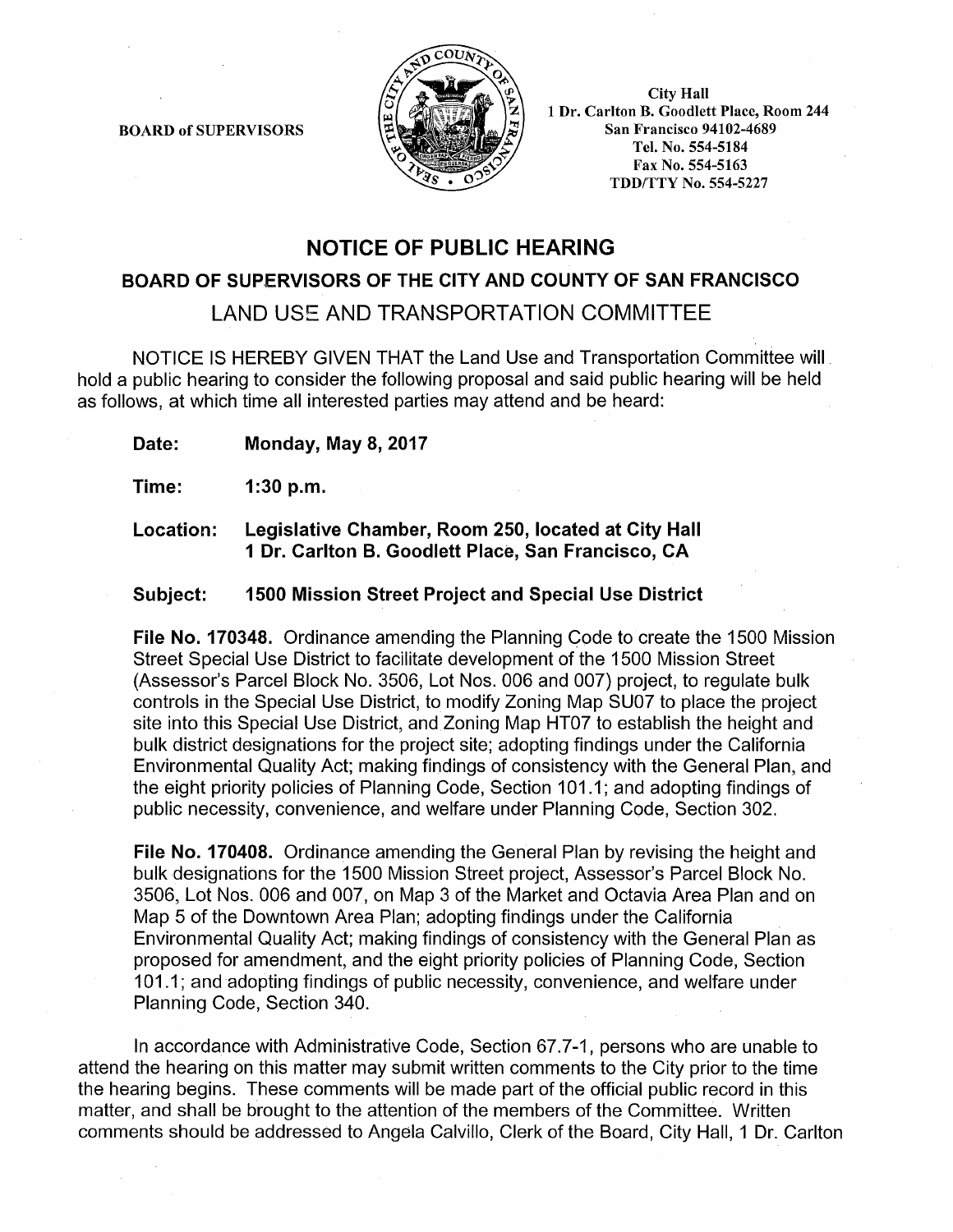B. Goodlett Place, Room 244, San Francisco, CA 94102. Information relating to this matter is available in the Office of the Clerk of the Board. Agenda information relating to this matter will be available for public review on Friday, May 5, 2017.

Angela Calvillo<br>Clerk of the Board

DATED: April 26, 2017 PUBLISHED/MAILED/POSTED: April 28, 2017

 $\mathcal{A}^{\text{c}}$  ,  $\mathcal{A}$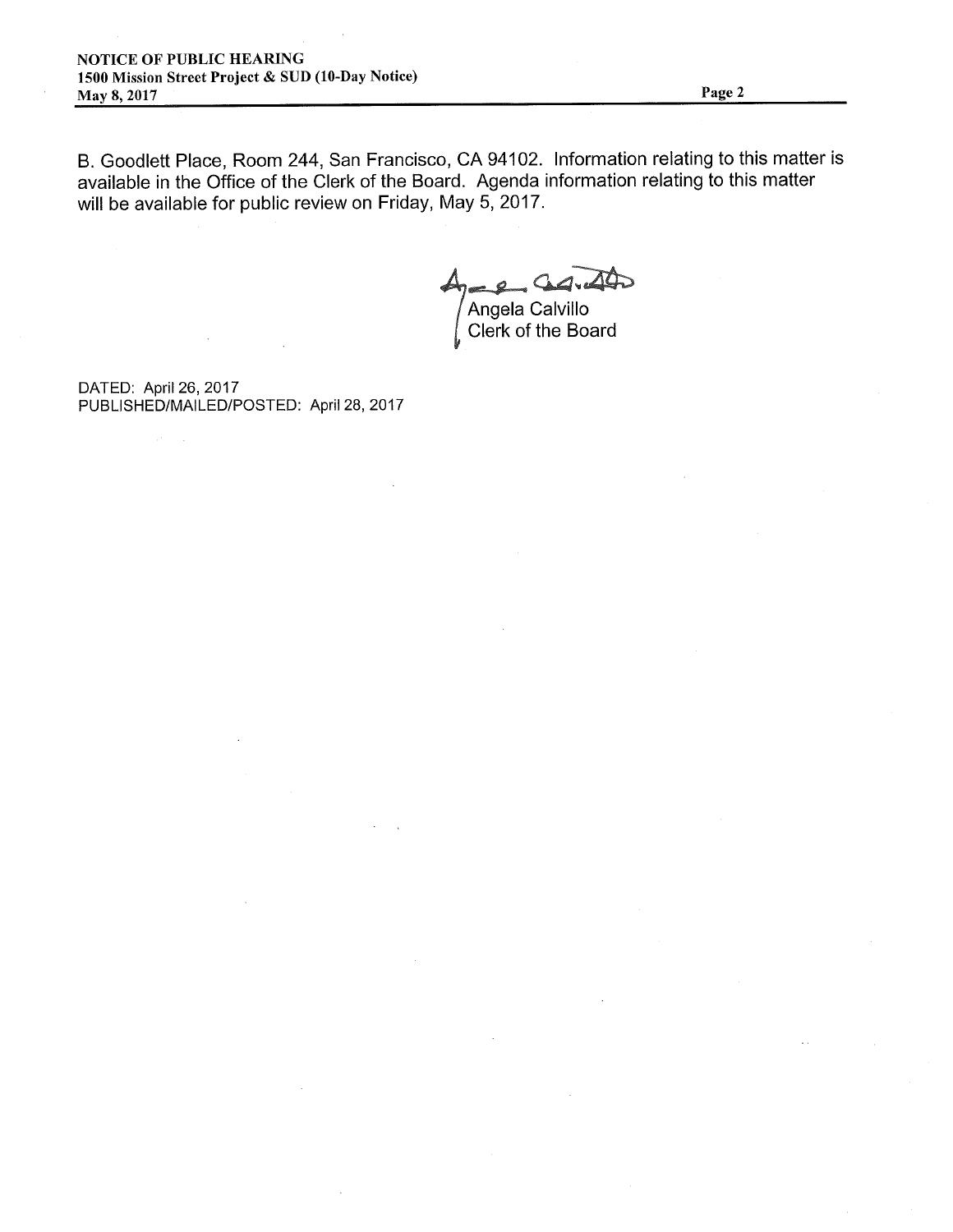### **CALIFORNIA NEWSPAPER SERVICE BUREAU**

#### **D A I L Y J O U R N A L C O R P O R A T I O N**

Mailing Address : 915 E FIRST ST, LOS ANGELES, CA 90012 Telephone (800) 788-7840 / Fax (800) 464-2839 Visit us @ www.LegalAdstore.com

Alisa Somera CCSF BD OF SUPERVISORS (OFFICIAL NOTICES) 1 DR CARLTON B GOODLETT PL #244 SAN FRANCISCO, CA 94102

EXM# 3004850 **NOTICE OF PUBLIC HEARING**

**BOARD OF SUPERVISORS OF THE CITY AND COUNTY OF SAN FRAN-CISCO**

# **COPY OF NOTICE**

 GPN GOVT PUBLIC NOTICE Notice Type:

AS - US.<br>170408) AS - 05.08.17 Land Use - 1500 Mission (170348 & Ad Description

FRANCISCO EXAMINER. Thank you for using our newspaper. Please read<br>this potice carefully and call us with ay corrections. The Preef of Publication To the right is a copy of the notice you sent to us for publication in the SAN this notice carefully and call us with ny corrections. The Proof of Publication will be filed with the County Clerk, if required, and mailed to you after the last date below. Publication date(s) for this notice is (are):

04/28/2017

The charge(s) for this order is as follows. An invoice will be sent after the last date of publication. If you prepaid this order in full, you will not receive an

LAND USE AND TRANS-<br>PORTATION COMMITTEE<br>MONDAY, MAY 8, 2017 -<br>CITY HALL, LEGISLATIVE<br>CHAMBER, ROOM 250<br>CODLETT PLACE, SAN<br>GOODLETT PLACE, SAN<br>NOTICE IS HEREBY GIVEN THAT the Land Use and Transportation Committee will hold a public hearing to consider the following proposal and said public hearing will be held as follows, at which time all interested parties may attend and be heard: **(1500 Mission Street Project and Special Use District) File No. 170348.** Ordinance amending the Planning Code to create the 1500 Mission Street Special Use District to<br>facilitate development of the<br>1500 Mission Street<br>(Assessor's Parcel Block No.<br>3506, Lot Nos. 006 and 007)<br>project, to regulate bulk<br>controls in the Special Use District, to modify Zoning Zoning Tomation<br>Map SU07 to place the<br>project site into this Special<br>Use District, and Zoning Map Map<br>HT07 to establish the height<br>and bulk district designations<br>for the project site: adopting<br>fi Quality Act; making findings<br>of consistency with the<br>General Plan as proposed<br>of comendment, and the<br>eight priority policies of<br>Planning Code, Section<br>101.1; and adopting findings<br>of public necessity, conven-<br>Planning Code persons who are unable to attend the hearing on this matter may submit written

comments to the City prior to the time the hearing begins.<br>These comments will be<br>public record in this matter,<br>and shall be brought to the<br>attention of the members of<br>the Committee. Written comments should be addressed to Angela Calvillo, Clerk of the Board, City Hall, 1 Dr. Carlton B. Goodlett Place, Room 244, San Francisco, CA 94102. Information relating to this matter is available in the Office of the Clerk of the Board. Agenda information relating to this matter will be available for public review on Friday, May 5, 2017. - Angela Calvillo, Clerk of the Board

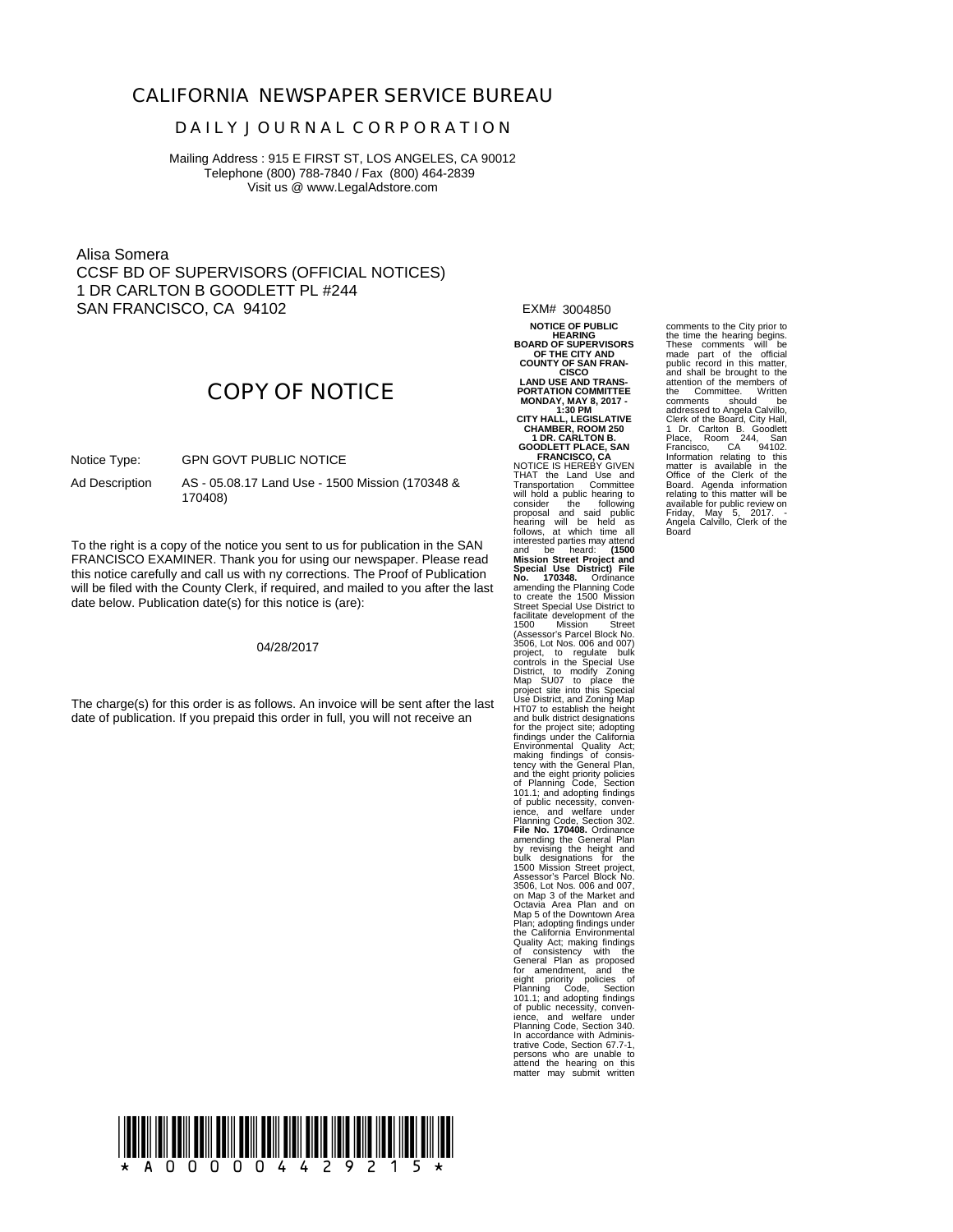835 MARKET ST, SAN FRANCISCO, CA 94103 Telephone (415) 314-1835 / Fax (510) 743-4178

Alisa Somera CCSF BD OF SUPERVISORS (OFFICIAL NOTICES) 1 DR CARLTON B GOODLETT PL #244 SAN FRANCISCO, CA - 94102

## **PROOF OF PUBLICATION**

(2015.5 C.C.P.)

State of California (b)<br>County of SAN FRANCISCO (c) ss County of SAN FRANCISCO ) ss

Notice Type: GPN - GOVT PUBLIC NOTICE

Ad Description:

AS - 05.08.17 Land Use - 1500 Mission (170348 & 170408)

over the age of eignieen years, and not a party to or interested in the above<br>entitled matter. I am the principal clerk of the printer and publisher of the SAN of the age of the age of the age of the age of the and not a particle in the above and in the above and in the above and in FRANCISCO EXAMINER, a newspaper published in the English language in the situation of the printer and published in the english language in the city of SAN FRANCISCO, county of SAN FRANCISCO, and adjudged a<br>newspaper of general simulation as defined by the laws of the State of newspaper of general circulation as defined by the laws of the State of<br>California by the Currenter Caurt of the Caurty of CAN ERANCISCO, State of California by the Superior Court of the County of SAN FRANCISCO, State of California by the Superior Court of the County of SAN FRANCISCO, State of California, under date 10/18/1951, Case No. 410667. That the notice, of which The annexed is a printed copy, has been published in each regular and entire issue of said newspaper and not in any supplement thereof on the following dates, to-wit: I am a citizen of the United States and a resident of the State of California; I am over the age of eighteen years, and not a party to or interested in the above the annexed is a printed copy, has been published in each regular and entire

#### 04/28/2017

#### Executed on: 04/28/2017 At Los Angeles, California

I certify (or declare) under penalty of perjury that the foregoing is true and correct.

**Signature** 



EXM#: 3004850

NOTICE OF PUBLIC<br>
BOARD OF SUPERVISORS<br>
COUNTY OF SAN FRAN-<br>
LAND USE AND TRANS-<br>
COUNTY OF SAN FRAN-<br>
LAND USE AND TRANS-<br>
PORTATION COMMITTEE<br>
MONDAY, MAY 8, 2017<br>
CHAMBER, ROOM 250<br>
1DR. CARLLILEGISLATIVE<br>
CHAMBER, ROOM and be heard: **(1500 Mission Street Project and Special Use District) File No. 170348.** Ordinance amending the Planning Code to create the 1500 Mission Street Special Use District to<br>facilitate development of the<br>1500 Mission Street<br>(Assessor's Parcel Block No.<br>3506, Lot Nos. 006 and 007)<br>2606, Lot Nos. 006 and 007)<br>controls in the Special Use<br>District, to modify Zoning<br>M for the project site; adopting<br>findings under the California<br>Environmental Quality Act;<br>The consistency with the General Plan,<br>and the eight principle of consistency with the General Plan,<br>and the dight principle of Planni Quality Act; making findings<br>of consistency with the of consistency with the General Plan as proposed for amendment, and the eight priority policies of Planning Code, Section 101.1; and adopting findings of public necessity, convenience, and welfare under Planning Code, Section 340. In accordance with Adminis-trative Code, Section 67.7-1, persons who are unable to attend the hearing on this matter may submit written

comments to the City prior to the time the hearing begins. These comments will be made part of the official public record in this matter, and shall be brought to the attention of the members of the Committee. Written comments should be addressed to Angela Calvillo,<br>Clerk of the Board, City Hall,<br>1 Dr. Carlton B. Goodlett<br>Place, Room 244, Sandet<br>Francisco, CA 94102.<br>Information relating to this<br>matter is available in the<br>Board. Agenda information<br>Board. A